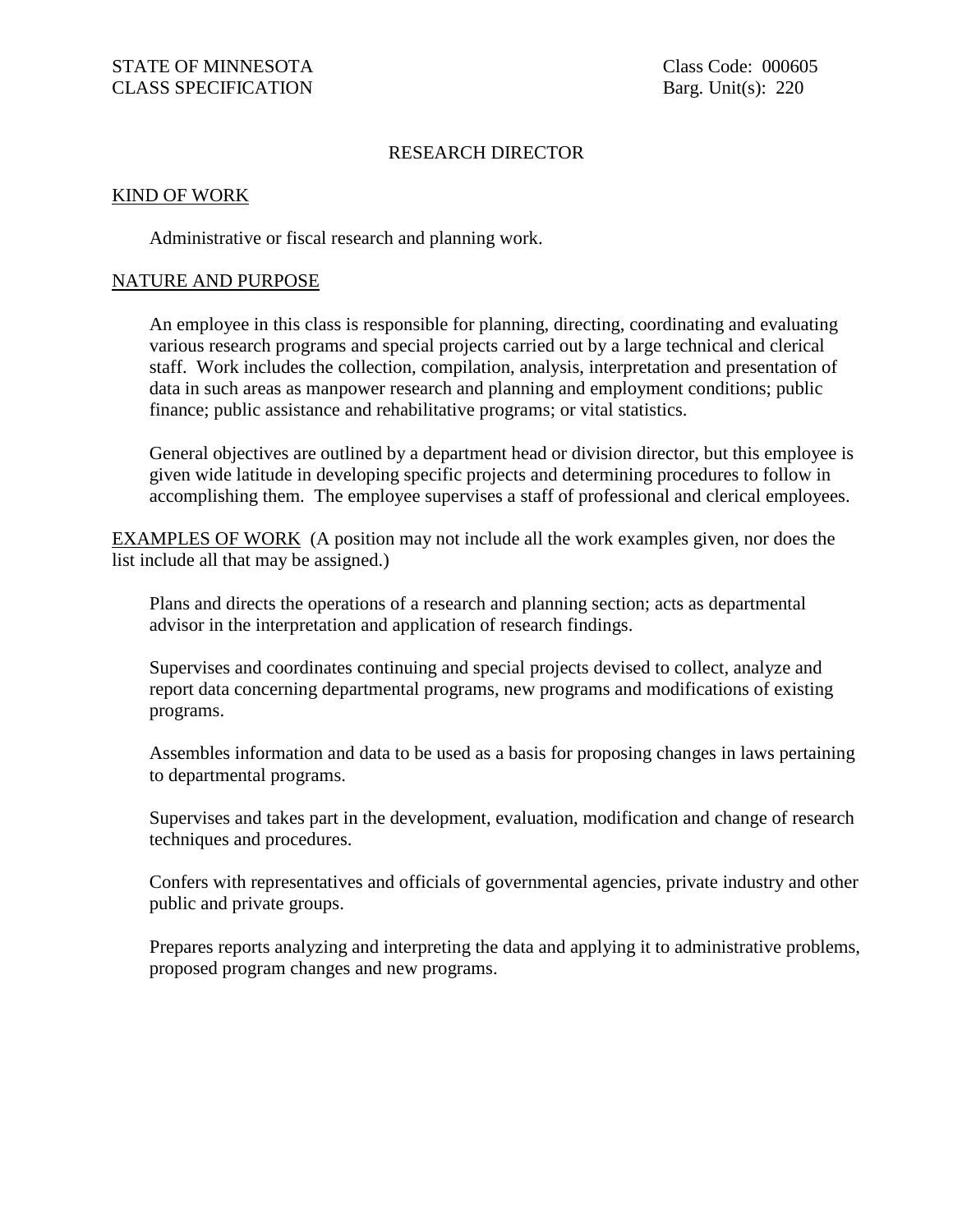Research Director Class Specification Page 2

Supervises the work of technical and clerical personnel.

Performs related work as required.

# KNOWLEDGE, SKILLS AND ABILITIES REQUIRED

# Knowledge of:

Thorough knowledge of statistical principles, methods and techniques.

Thorough knowledge of the following, as appropriate:

Principles of public finance.

Tax laws of this state.

Business and labor economics.

Laws and regulations governing employment and unemployment compensation.

Laws, policies, organization and departmental goals of public assistance and rehabilitative programs.

Vital statistics management.

# Ability to:

Ability to plan and direct large-scale statistical research studies.

Ability to develop an organizational structure and procedures capable of efficiently accomplishing the work program.

Ability to supervise a large technical and clerical staff engaged in various kinds of research work.

Ability to analyze, interpret and present complex statistical data.

Ability to maintain effective working relationships with departmental staff and with public and private organizations.